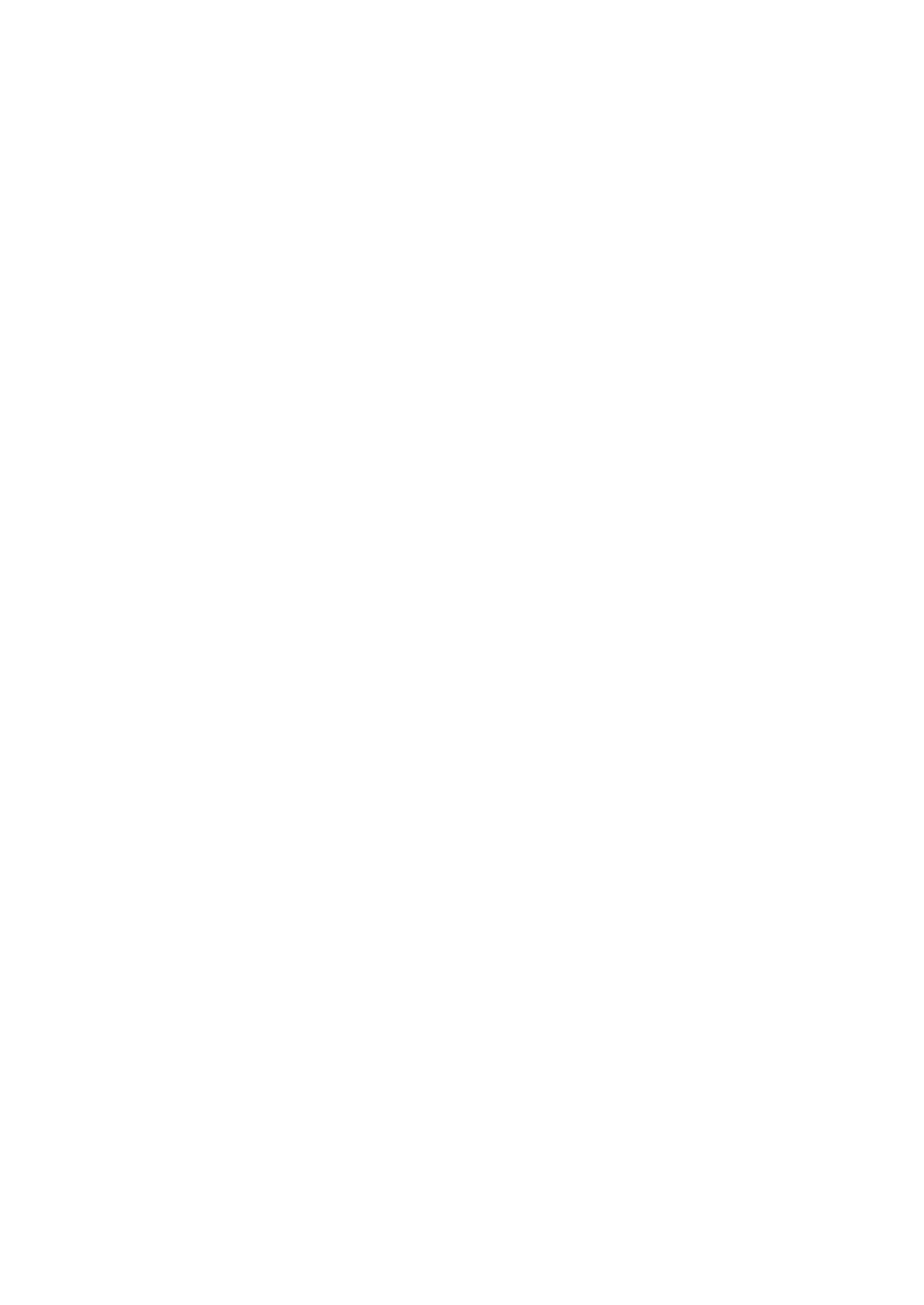# **Mr Justice Henry Carr :**

# **Introduction**

- 1. The Defendant ("AbbVie") is the proprietor of a number of patents relating to the antibody adalimumab, sold under the trade mark Humira. Humira is the highest selling prescription drug in the world by global sales, achieving net sales in 2014 in excess of US \$12.5 billion. Adalimumab is a fully human antibody that binds and neutralises the activity of TNFα. The basic patent for adalimumab (EP 0,929,578) and its associated UK SPC (GB/04/002) will expire on 15 October 2018.
- 2. Humira has been approved for the treatment in adults of rheumatoid arthritis, psoriatic arthritis and psoriasis. The basic dosage regimes for those indications, as set out in the Summary of Product Characteristics, specify or include the administration of 40 mg adalimumab every other week as a single dose via subcutaneous injection ("40 mg sc eow"). AbbVie has obtained or applied for a number of patents and divisionals for adalimumab which claim the use of this dosage regime in the treatment of various indications.
- 3. The Claimant ("FKB") is a joint venture between FUJIFILM Corporation and Kyowa Hakko Kirin Co., Ltd, established in March 2012 to conduct development and manufacture of biopharmaceuticals and to offer biosimilar pharmaceutical products. It intends to market a biosimilar adalimumab product ("FKB327"). This product is in Phase III clinical trials and FKB intends to market FKB327 in the UK after expiry of the basic adalimumab patent and its associated UK SPC if it can clear the way of secondary patents before then. That is the purpose of this Claim.
- 4. This judgment concerns an application by FKB to amend the Claim Form and Particulars of Claim and a cross-application by AbbVie to strike out certain parts of the pleading as originally served.

# **The facts**

- 5. This claim was issued by FKB on 29 October 2015. The Particulars of Claim in its original form sought to revoke two granted patents, namely EP (UK) 1, 406,656 ("the 656 Patent") and EP (UK) 1,944,322 ("the 322 Patent"). Both of these patents relate to the 40 mg sc eow dosage regime for the use of adalimumab in the treatment of various indications. However, FKB was also concerned about a number of divisional applications which have been applied for by AbbVie and which relate, in some way, to adalimumab. Relying on the judgment of Kitchin J. (as he then was) in *Arrow Generics Ltd v Merck & Co Inc* [2007] EWHC 1900 (Pat): [2007] F.S.R. 39, FKB applied for a declaration that "products containing a biosimilar monoclonal antibody to the antibody adalimumab for the treatment of rheumatoid arthritis, psoriatic arthritis and/or psoriasis by the administration of 40mg every other week by subcutaneous injection…" would have been obvious at the priority dates of the 656 and 322 Patents.
- 6. This declaration was intended to prevent AbbVie from commencing infringement proceedings in the United Kingdom against FKB327 under pending applications once they have been granted. If it was obvious at the relevant priority date to treat these various indications by the 40 mg sc eow dosage regime, then the declaration would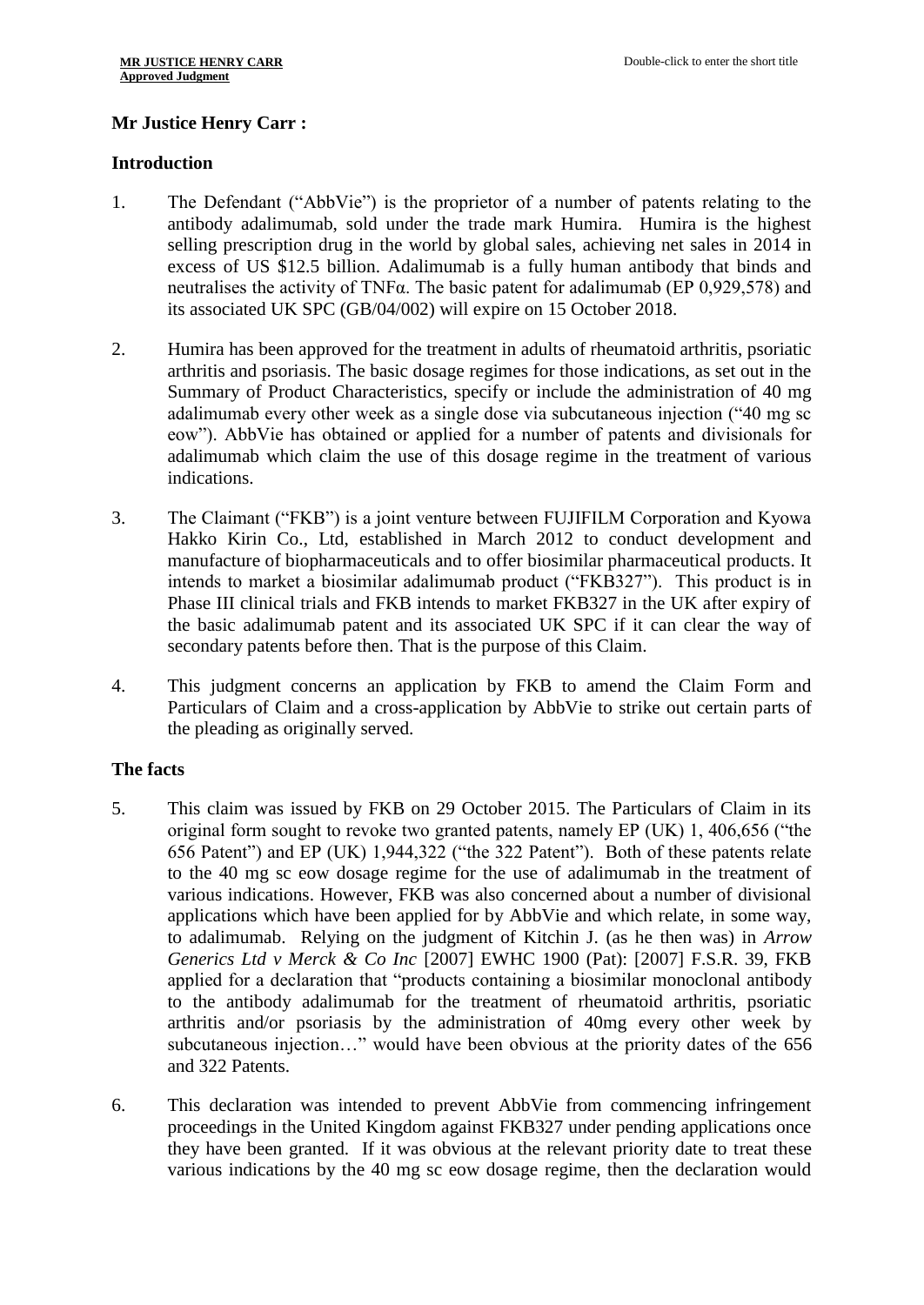create a squeeze between infringement and validity, such that an action for infringement could not succeed in the United Kingdom. AbbVie seeks to strike out this declaration and the pleading in support of it.

- 7. The 656 patent claims the use of adalimumab in the treatment of rheumatoid arthritis by the 40 mg sc eow dosage regime. The application for the 656 patent was filed on 5 June 2002. It was not granted by the EPO until eleven years later, on 9 June 2013. During the nine month opposition period following grant, fifteen oppositions were submitted. AbbVie eventually filed its observations in response to the oppositions, together with no less than nineteen statements of fact and expert reports, on 22 December 2014. On 24 April 2015 AbbVie requested the grant of a divisional from the 656 patent ("the Fourth Divisional Application"), having previously requested the grant of three other divisionals. Between August and October 2015 various opponents submitted replies to the observations filed on behalf of AbbVie. However, on 4 November 2015, six days after the Claim Form was issued in these proceedings, AbbVie wrote to the EPO stating that it no longer approved the text of the granted 656 patent. Accordingly, the EPO revoked the 656 patent on 16 November 2015. The Fourth Divisional Application, which claimed essentially the same subject matter as the 656 patent, was published on 4 November 2015.
- 8. FKB applies to plead these facts by amendment to its Particulars of Claim. It alleges that AbbVie intends to delay the entry of competing Humira biosimilar products by prolonging commercial uncertainty. FKB claims that the purpose of abandoning the 656 patent was to avoid adjudication on its patentability by the UK court and the Opposition Division, whilst seeking to ensure that the subject matter of the alleged invention of the 656 patent was maintained by the Fourth Divisional Application. The object, according to FKB, is to prevent FKB from clearing the way in respect of its FKB327 biosimilar after expiration of the SPC for the basic adalimumab patent. FKB submits that it will be many years before the EPO will be in a position finally to adjudicate on the patentability of the subject matter of the Fourth Divisional Application. FKB relies upon these allegations to demonstrate why the granting of the declaration which it now seeks would serve a useful purpose, by achieving commercial certainty in respect of its FKB327 product by the date of its intended launch in the autumn of 2018.
- 9. AbbVie does not accept that there was any connection between its decision to abandon the 656 patent and the commencement of the UK proceedings by FKB. It explains that on 23 September 2015 one of the opponents raised a new insufficiency objection concerning an in vitro L929 assay ("the L929 Requirements") which was a feature of the claims of the 656 patent. Several opponents had objected to the presence of the L929 Requirements on the ground of added matter. The new objection alleged that the L929 Requirements rendered the claims of the 656 patent insufficient as the skilled person would not be able to determine whether a particular antibody satisfied those Requirements. On 4 November 2015 Mewburn Ellis LLP wrote to the EPO to explain that AbbVie no longer approved the text in which the 656 patent was granted and had decided to address the objections to the validity of the patent through pursuit of its existing divisional applications, which did not contain the L929 Requirements. It was asserted that this would avoid any controversy arising under Article 123(3) EPC that might be caused if the L929 Requirements were removed from the claims of the 656 patent by amendment.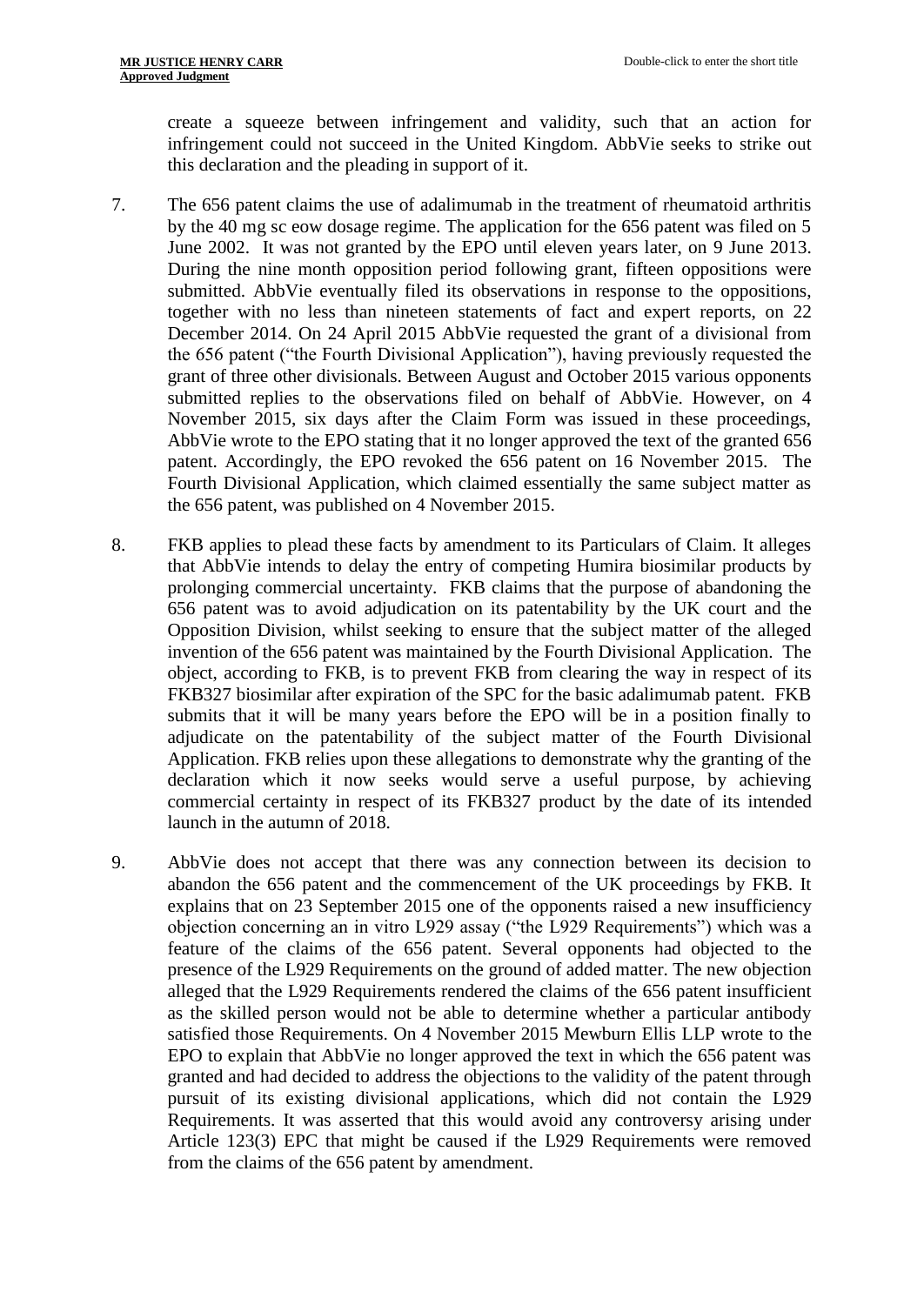- 10. FKB strongly disputes this explanation. It points out that it is difficult to succeed on an insufficiency objection in the EPO because such an objection has to be proved on the basis of serious doubts, substantiated by verifiable facts. It alleges that this insufficiency objection appears weak and certainly no better than the other insufficiency objections to which AbbVie had already responded in the opposition proceedings. It also claims that the timing of the abandonment, so soon after commencement of the UK proceedings, cannot have been a coincidence.
- 11. I am unable to resolve this dispute on these applications, although, on the material which I have seen, there is a good arguable case that the allegations which are sought to be added by amendment are correct, for the reasons advanced by FKB. Mr Alexander QC, who appeared for AbbVie, was quite right to accept that, when considering whether to refuse permission to amend and whether to strike out, I should assume that the pleaded allegations of fact are true. His case is that this makes no difference, as there is no jurisdiction to grant the relief sought, or alternatively, it would be a wrong exercise of discretion to do so, even if the pleaded facts are established.
- 12. Mr Waugh QC, who appeared on behalf of FKB, invited me to find that AbbVie has generated a dense thicket of patents around uses and doses of adalimumab. He referred me to a "patent map" which was a graphical illustration of seventeen patent families, each family deriving from the same application, where AbbVie has often filed at least one divisional application and sometimes more, within each such family. However, many of the patent families do not concern the 40 mg sc eow dosage regime and appear to be irrelevant to these proceedings. Mr Alexander pointed out that in a ground-breaking invention such as Humira, it is unsurprising to find a portfolio of patents and patent applications directed to many different aspects of the invention. It is neither necessary nor appropriate for me to find, on these applications, that AbbVie has created "a dense thicket of patents" around Humira.
- 13. The 322 patent covers use of adalimumab in accordance with the 40 mg sc eow dosage regime for the treatment of psoriasis. The patent is in force and the validity of its UK designation will be determined by this Claim. In addition, there are a variety of pending divisionals in different patent families which concern the treatment of different indications by adalimumab in accordance with the 40 mg sc eow dosage regime. These indications include rheumatoid arthritis, which, commercially, is the most important. The table below summarises the relevant granted patents and divisionals of which FKB is currently aware, and which include this dosage regime as an integer of the claims. The details of the patent families in which the applications are to be found are not relevant to the issues which I have to consider:

| <b>Indication</b> | Pat./App     | <b>Current state</b> | c. Date of Grant                     | <b>Expiry</b> |
|-------------------|--------------|----------------------|--------------------------------------|---------------|
| Rheum. Arthritis  | $656$ div. 4 | In exam              | earliest - $8/16$ .<br>prob. c. 2018 | 6/2022        |
| Psoriasis         | '322 pat.    | In force             | N/A                                  | 7/2023        |
| Psoriasis         | '322 div.    | In exam              |                                      | 7/2023        |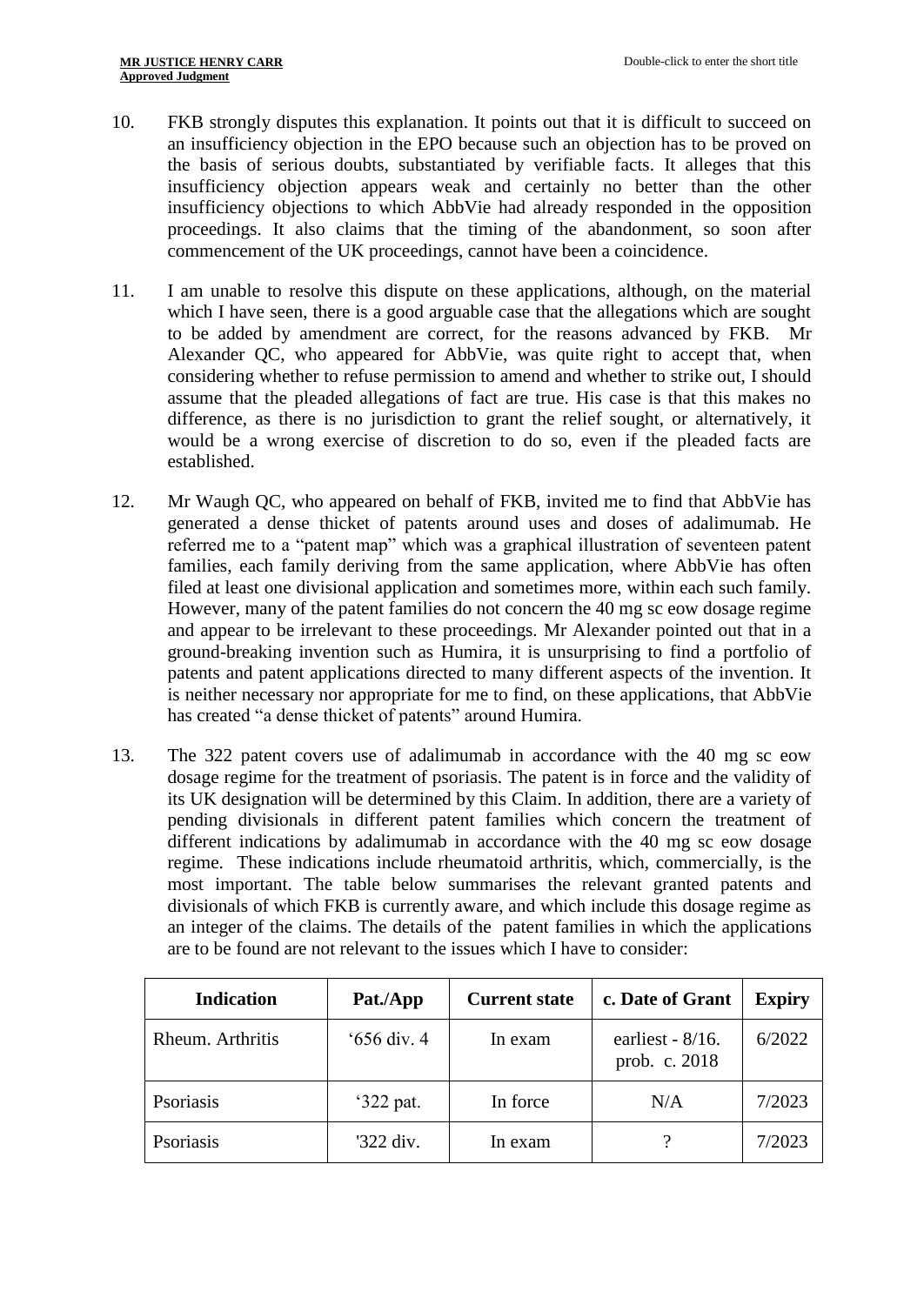| Juv. Rheum. Arthritis                                                        | $322 \div 32$      | In exam | $\overline{\mathcal{L}}$ | 7/2023 |
|------------------------------------------------------------------------------|--------------------|---------|--------------------------|--------|
| <b>Psoriatic Arthritis</b>                                                   | $^{\circ}322$ div. | In exam | ?                        | 7/2023 |
| Erosive Polyarthritis<br>in a human subject<br>having psoriatic<br>arthritis | '397 div.          | In exam | several years            | 5/2026 |
| Psoriasis                                                                    | $^{\circ}824$ div  | In exam | ditto                    | 2027   |
| Rheum. Arthritis                                                             | ' $214$ div        | In exam | ditto                    | 2027   |

14. It can be seen from this table that the likely date of grant of a number of these divisionals is uncertain and may well be several years away. Once granted, any opposition in the EPO, including any appeal to the Technical Board of Appeal, is likely to take several years before final resolution. Furthermore, FKB points out, correctly, that there is nothing to prevent AbbVie from requesting the grant of further divisionals which include the 40 mg sc eow dosage regime as a claimed feature.

#### **The declaration sought by amendment**

15. During the course of the hearing, the declaration sought by FKB was narrowed in scope. Its current form is as follows:

> "A declaration pursuant to CPR 40.20 and/or the inherent jurisdiction of the Court that importing into the United Kingdom and offering to sell and dispose of, and to sell and dispose of, and to keep for such sale or disposal in the United Kingdom, the Claimant's products containing their biosimilar monoclonal antibody to the antibody adalimumab (Humira) for the treatment of rheumatoid arthritis, psoriatic arthritis and/or psoriasis by the administration of 40mg every week by subcutaneous injection for:

> (a) rheumatoid arthritis would have been obvious and/or anticipated at the date from which EP (UK) 1,406,656 was entitled to claim priority whether or not co-administered with methotrexate (as would administration every week in the case of monotherapy in rheumatoid arthritis); and

> (b) psoriasis and/or psoriatic arthritis would have been obvious at the date from which EP (UK) 1,944,322 was entitled to claim priority (whether as an initial or continuing dosing regimen)"

16. The declaration seeks to establish that FKB's products, which are biosimilar to adalimumab, were anticipated or obvious at the priority dates from which the 656 and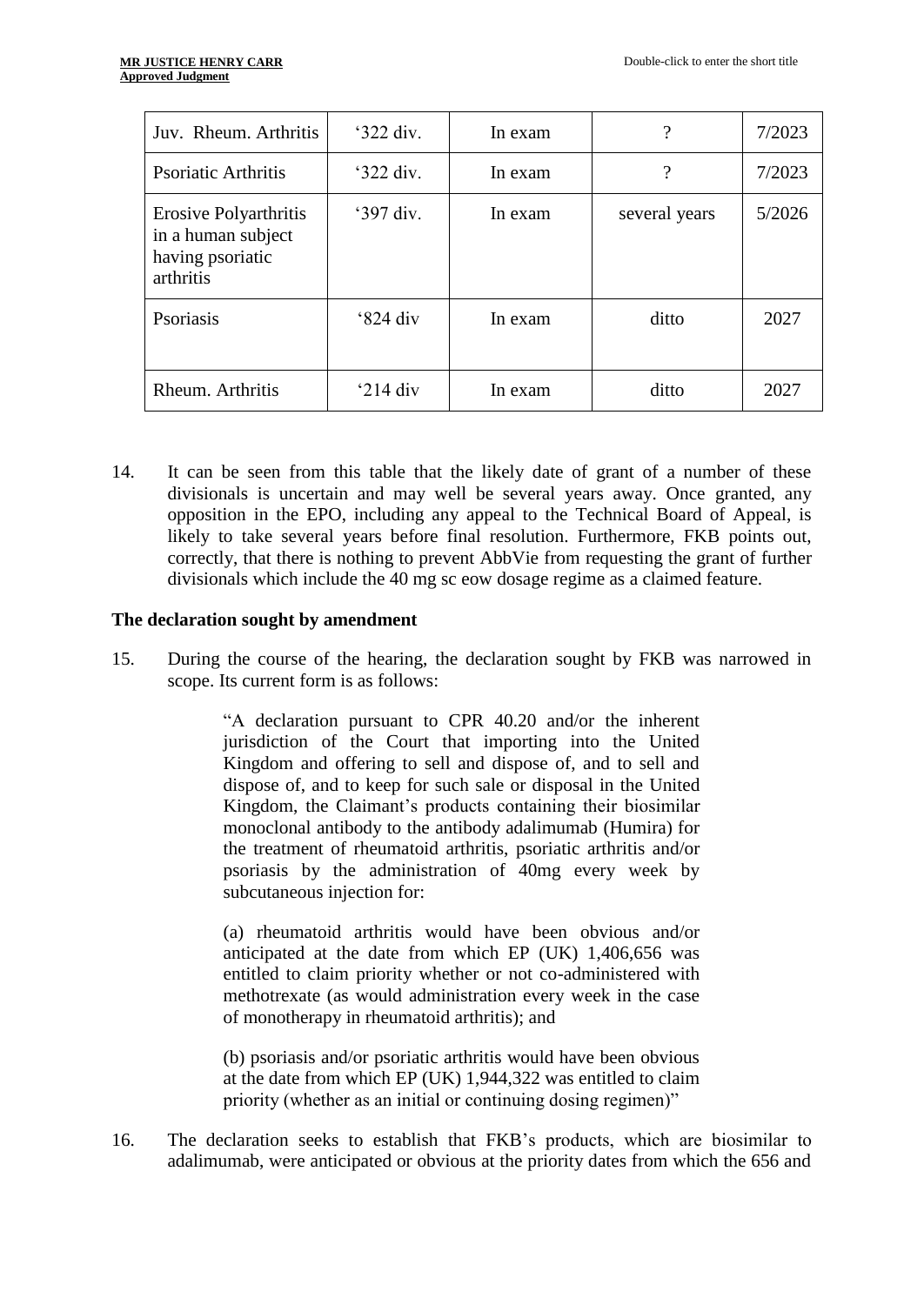322 patents were entitled to claim priority. FKB challenges entitlement to the priority date that was claimed by the 656 patent prior to its abandonment, as it alleges that intervening prior art expressly discloses the 40 mg sc eow dosage regime. Mr Waugh points out, correctly, that for the purposes of the declaration it is necessary to decide on the date at which the prior art is to be considered. Therefore the declaration will bring in to the trial consideration of this issue, in the context of whether FKB's products were anticipated or obvious at the relevant date.

17. I should also mention that FKB sought to add a further declaration that Abbott Laboratories (Bermuda) Limited, the applicant for the PCT filing from which the 656 patent derives, was not the successor in title to the rights to the invention held by the inventors named on US Patent Application No. 60/296.961, and therefore that Abbott Laboratories (Bermuda) Limited was not entitled to claim priority from that US patent application. That declaration, and the pleading in support of it, was abandoned by FKB during the course of the hearing on the basis that it was unnecessary, as the issue was raised in any event by the declaration which I have set out above.

# **The** *Arrow* **judgment**

- 18. The *Arrow* judgment is central to the present applications and requires detailed analysis. The facts, as recorded by Kitchin J, were unusual and may be summarised as follows:
	- i) The Defendant ("Merck") was granted a European patent (UK) ("the 292 patent") for the treatment of osteoporosis where the novelty lay in the dosage regime (70mg of alendronate per week rather than 10mg once per day).
	- ii) The 292 patent was held invalid by Jacob J. (as he then was) in January 2003 and his judgment was upheld by the Court of Appeal. Accordingly the UK designation of the 292 patent was revoked in November 2003.
	- iii) The 292 patent was also the subject of opposition by seven opponents in the EPO. The Opposition Division revoked the 292 patent on the same grounds as Jacob J. in July 2004. In March 2006 the Technical Board of Appeal dismissed the appeal.
	- iv) Since the revocation of the 292 Patent, Arrow had come on the market in Europe with 70mg once-weekly alendronate for the treatment of osteoporosis.
	- v) However, during prosecution, Merck had filed four divisional applications.
	- vi) At the time that Arrow came before the UK court seeking declaratory relief, the Examination Division had allowed one of the divisionals to proceed to grant ("the 904 patent"). The 904 patent covered the same key idea as the 292 patent, namely an osteoporosis treatment of 70mg of alendronate per week rather than 10mg once per day.
	- vii) Because of the period of time before any opposition to the 904 patent could be finally determined, Arrow was faced with a prolonged period of uncertainty. In addition, Merck had other divisional applications which were pending in the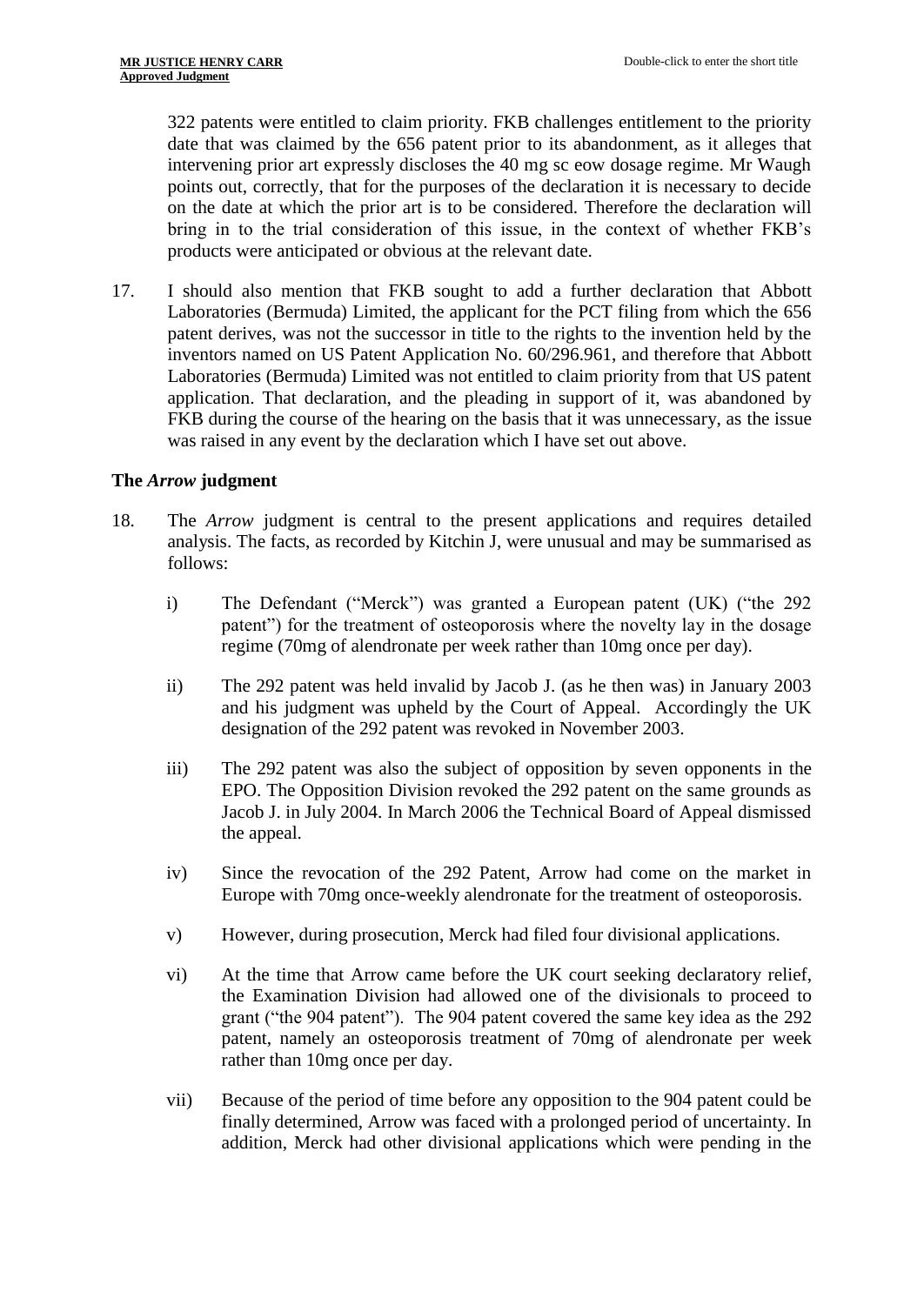EPO, the claims of which already included, or could be amended to include, the dosage regime of 70mg alendronate once-weekly.

- viii) Therefore, despite having succeeded in revoking the 292 patent in both the UK and the EPO, Arrow was faced with a real threat to its European alendronate business from a granted patent and pending patent applications directed to the same subject matter.
- 19. As originally formulated, Arrow's claim sought declarations of invalidity in respect of non-UK patents. In particular, it sought a declaration that the 904 patent was and had at all times been invalid and a declaration that any other European patent for an alleged invention relating to osteoporosis medicaments for administration of about 70mg alendronate once-weekly would be invalid. Kitchin J stated at [17]:

"17 It is clear that this court could never have granted such declarations. They concern issues of validity which fall exclusively within the jurisdiction of other European courts in accordance with Article 22 (4) of Council Regulation (EC) No 44/2001, as Arrow has now accepted."

20. The declaration ultimately sought by Arrow was directed at the obviousness of its own alendronate product for the treatment of osteoporosis, when administered onceweekly as a 70mg tablet. Kitchin J explained the relief sought at [37]-[38]:

> "37 …Arrow seeks to contend that as of July 1997 it was obvious to the skilled person to use sodium alendronate trihydrate in the manufacture of a medicament in the form of a tablet containing about 70mg sodium alendronate trihydrate for oral administration for the treatment of osteoporosis in a human (in need of such treatment) according to a continuous schedule having a once-weekly dosing interval. Particulars are then provided of those matters which formed part of the art and which rendered such use obvious. It further seeks to contend that its product is a product having such characteristics.

> 38 In short, therefore, Arrow seeks a declaration that its own product was obvious at the priority date of the divisional applications. Such a declaration would give Arrow the security that dealing with its own alendronate product in this country will not give rise to any liability to Merck for infringement of any patent granted pursuant to the divisional applications or any further divisionals arising under them. It says this court has jurisdiction to grant such a declaration and that it is appropriate so to do because Merck has shown every intention of (a) pursuing and (b) relying upon the divisional applications against Arrow inter alia in the UK. There is therefore an issue between the parties and a real commercial need for the clarification sought."

21. Before dealing with the general principles concerning jurisdiction to grant the relief sought, Kitchin J identified the particular circumstances upon which Arrow relied in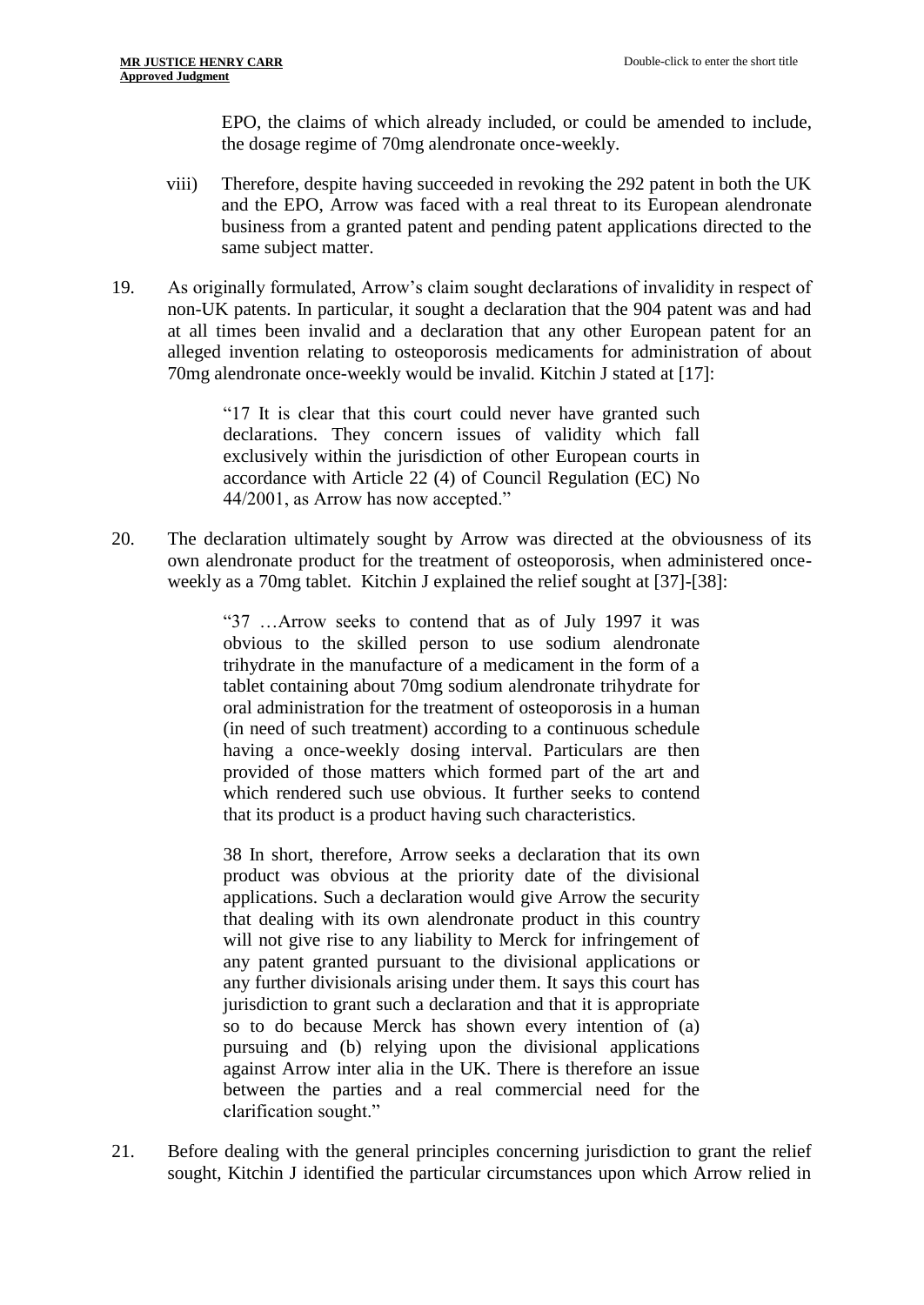support of its claim. He considered that, collectively, these circumstances made the case before him very unusual. In particular:

- i) Arrow was seeking a declaration of obviousness in respect of particular characteristics of its own product which were clearly defined. The patent rights to which the declaration extended were limited to the United Kingdom.
- ii) Arrow was not seeking a declaration that no valid patent could be granted to Merck based on the divisional applications.
- iii) Arrow had devoted significant resources to clearing the way for the launch of its product by bringing proceedings to revoke the 292 patent both in this jurisdiction and before the EPO. Having succeeded in those proceedings it launched its 70mg once-weekly alendronate tablet, but now faced the prospect of European patents (UK) being granted on divisional applications that would cover that very same product.
- iv) It was not possible on an application of this nature to accept Arrow's submission that it had a very strong case and that Merck was essentially seeking to recast the case that it had already lost. Nonetheless, the court was satisfied that Arrow had a real prospect of success in establishing that its product was obvious at the priority date.
- v) Arrow's sales of alendronate were very substantial and a large claim was hanging over it in respect of its current and future activities (including a claim to infringement from the date of publication of the application pursuant to s.69 of the Patents Act 1977).
- vi) Merck had made it quite clear that it would seek to enforce its patent rights in respect of generic 70mg once-weekly alendronate, including European (UK) patents that might be granted in the future.
- vii) Arrow could not commence revocation proceedings in the United Kingdom until the divisional applications had proceeded to grant, during which period the scope of the claims of the divisional applications could change. Therefore Arrow faced a considerable period of commercial uncertainty.
- 22. Kitchin J then considered general principles relating to declaratory relief. He cited the following authorities:
	- i) *Messier-Doughty v Sabena* [2001] 1 All E.R. 275 where Lord Woolf M.R. explained at [41] that the approach to the grant of declarations is pragmatic, and a matter of discretion rather than jurisdiction. He stated that the use of negative declarations should be rejected where it would serve no useful purpose. On the other hand, where a negative declaration would help to ensure that the aims of justice are achieved "the courts should not be reluctant to grant such declarations. They can and do assist in achieving justice."
	- ii) *Financial Services Authority v Rourke* [2002] C.P. Rep. 14 where Neuberger J (as he then was) stated that the power to make declarations was unfettered, and that the court had to consider whether, in all the circumstances, it was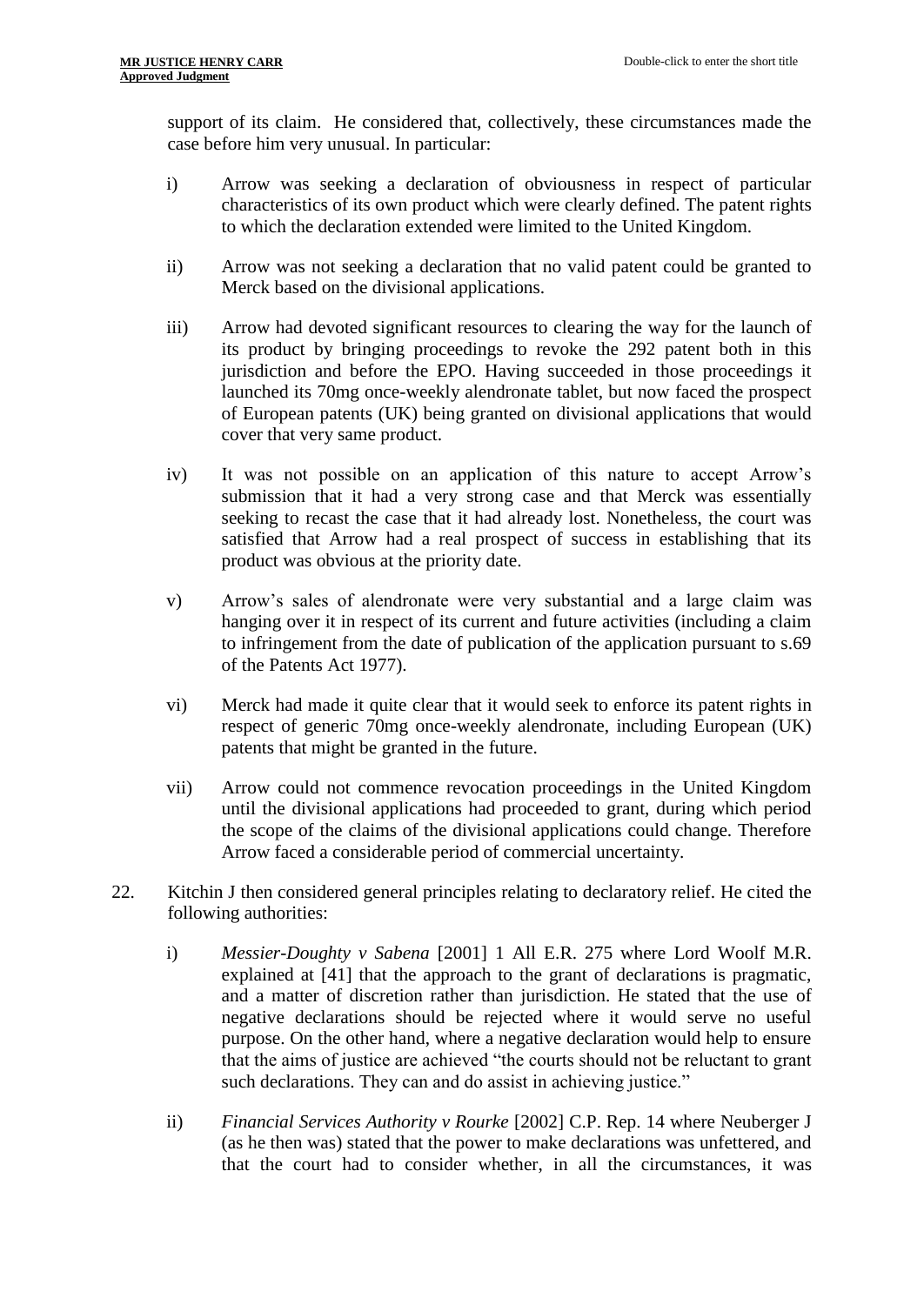appropriate to make such an order. He held that when considering whether to grant a declaration, the court should take into account "justice to the claimant, justice to the defendant, whether the declaration would serve a useful purpose and whether there are any other special reasons why or why not the court should grant the declaration."

iii) The judgments of Pumfrey J. and the Court of Appeal in *Nokia Corp v Interdigital Technology Corp* [2006] EWHC 802 (Pat); [2006] EWCH Civ 1618; [2007] F.S.R 23. Nokia sought declarations of non-essentiality in respect of certain Interdigital mobile phone patents. In upholding the decision of Pumfrey J that there was jurisdiction to grant such declarations, Jacob LJ said at [20] that:

"I do not say that anyone could apply for declarations of the kind sought by Nokia. There would have to be real commercial reasons for the person seeking the declaration to have standing to do so. An interest in making 3G telephones which must therefore comply with the standard is clearly sufficient."

- 23. In the *Arrow* case, Merck contended that section 74 of the Patents Act 1977 was a complete bar to the relief claimed by Arrow. Furthermore, it submitted that the framework of the 1977 Act and the EPC contemplated that patentability of European patent applications would be determined by the EPO and it would be wrong for the UK court to interfere with that process. Therefore, either there was no jurisdiction to grant the declaration sought, or there were special circumstances which meant that the court should not grant the declaration as a matter of discretion.
- 24. The relevant parts of section 74 provide that:

"(1) Subject to the following provisions of this section, the validity of a patent may be put in issue—

(a) by way of defence, in proceedings for infringement of the patent under section 61 above or proceedings under section 69 above for infringement of rights conferred by the publication of an application;

(b) in proceedings under section 70 above;

(c) in proceedings in which a declaration in relation to the patent is sought under section 71 above;

(d) in proceedings before the court or the comptroller under section 72 above for the revocation of the patent;

(e) in proceedings under section 58 above.

(2) The validity of a patent may not be put in issue in any other proceedings and, in particular, no proceedings may be instituted (whether under this Act or otherwise) seeking only a declaration as to the validity or invalidity of a patent."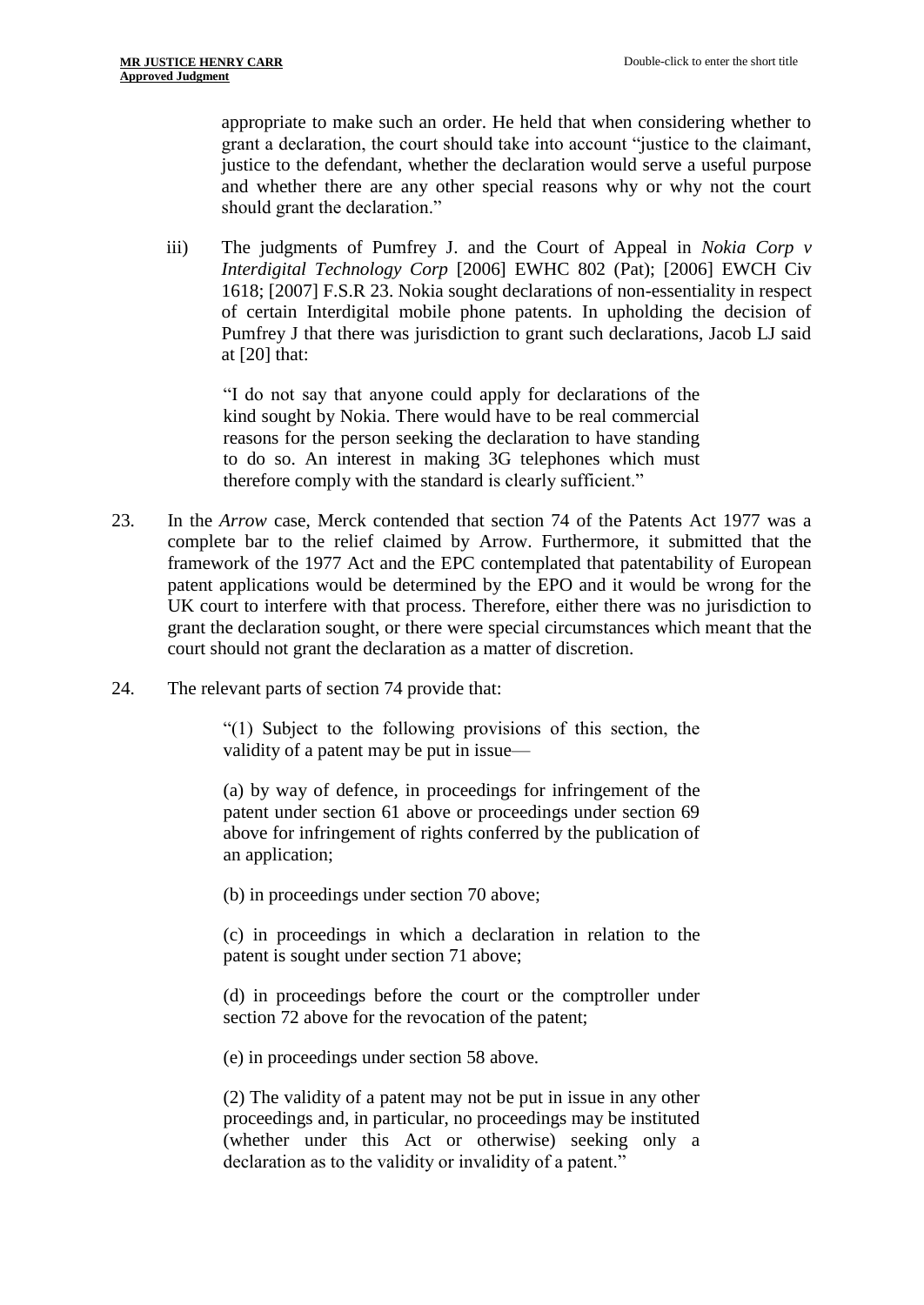- 25. Merck contended that section 74(1) set out the various proceedings in which the validity of a patent may be put in issue and section 74(2) expressly provided that validity may not be put in issue in any other proceedings. The proceedings in the Arrow case did not fall within the list in section 74(1) and were therefore prohibited by section 74(2). Arrow responded that a "patent" is defined under s.130 of the Act as "a patent under this Act". This does not cover declarations relating to an application under the Act, let alone an application for a European patent (UK). Furthermore, although s.69 provides that "patent" shall include an application in relation to certain sections of the Act, those sections do not include section 74. So section 74 does not prohibit a declaration relating to a published application. Merck's response was that the declarations did relate to patents under the Act because they referred to such patents, as and when granted.
- 26. Kitchin J. rejected Merck's argument in relation to section 74 at [55]:

"55 Arrow seeks a declaration as to its right to make and sell its own product. In my judgment clear words are required to exclude that right and section 74 should be interpreted no more widely than necessary to give effect to its purpose. What then is that purpose? I consider it must be to ensure that patents which are invalid are not merely declared to be invalid but are in fact revoked. But revocation proceedings cannot be commenced until a patent has been granted. Had it been intended that section 74 should exclude the right of a person to seek a declaration in relation to his own product, particularly in circumstances where the need to do so arises from the existence of a published application, then it could have said so in express terms. But it does not and in my judgment it should not be so construed. Section 69 supports this conclusion. It expressly deals with the provisions of the Act that are to take effect in relation to a published application but contains no reference to section 74(2) or any equivalent prohibition."

27. At [60] Kitchin J considered and rejected Merck's argument that the declarations sought would usurp the function of the EPO in respect of the examination of EP applications. He said:

> "It [Merck] says this court should not be making declarations in respect of the validity of patent applications because they are subject to examination by the EPO and their claims can change. For the court to start anticipating the examination process would be to usurp the function of the EPO and this is inconsistent with the framework of the EPC and the Act. I agree with all of these submissions. I find it hard to conceive of any circumstances in which it would be appropriate for this court to grant a declaration that no valid patent could be granted on a divisional application which is being prosecuted before the EPO. But that is not what is sought. Arrow only seeks declarations that its own product was obvious at the priority date. The existence of the divisional applications gives rise to the need and justification for seeking declaratory relief.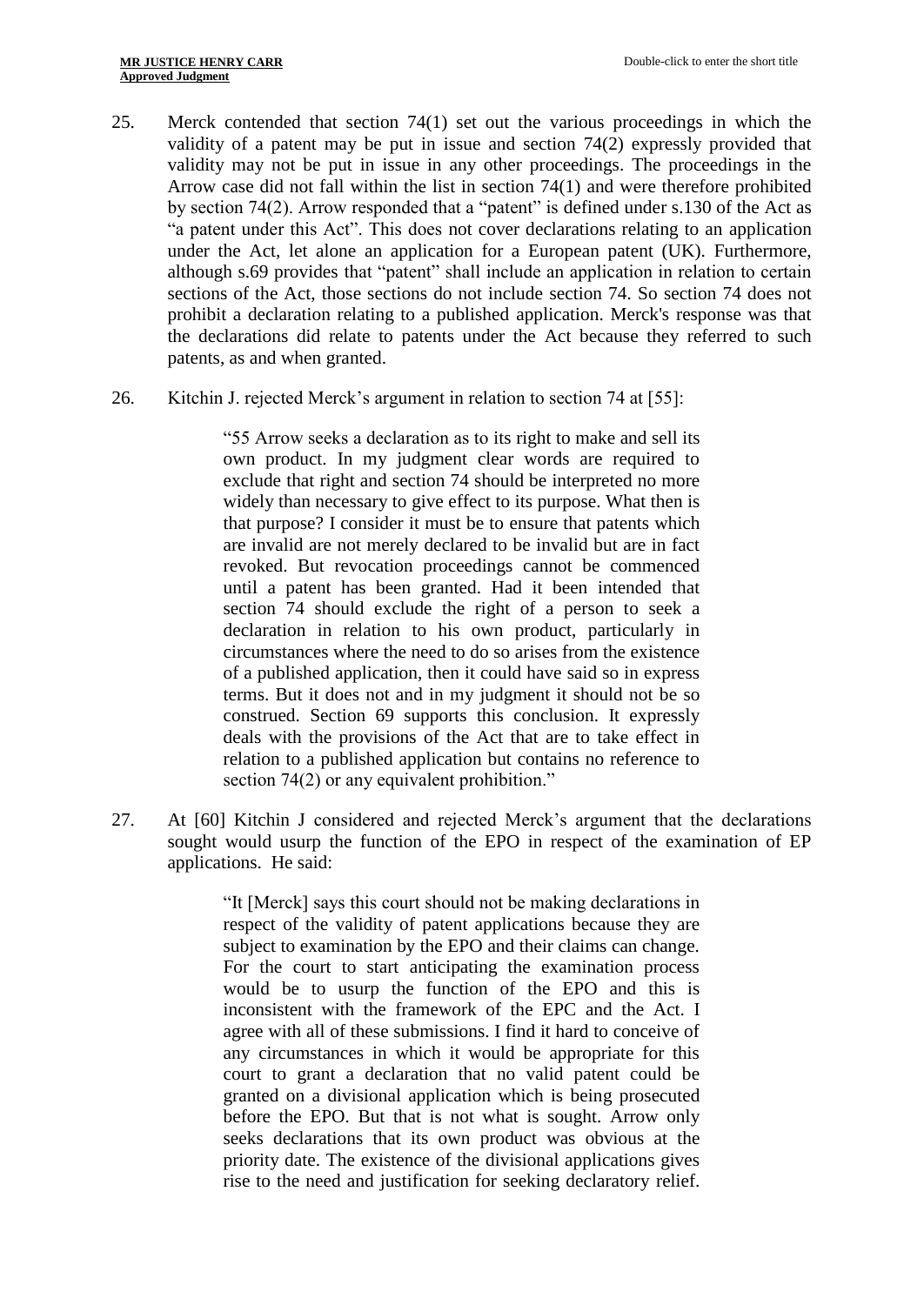Merck could withdraw the "GB" designations of the divisional applications or acknowledge that it can have no claim under them in this country in respect of a product having the specified characteristics of Arrow's product. If it did so then the commercial purpose of the declarations sought would likely fall away. But it has chosen not to take that course."

28. Kitchin J concluded at [62] that:

"…in the unusual circumstances of this case I am not satisfied this court has no jurisdiction to grant the declarations sought in respect of Arrow's product. Nor am I satisfied this court would necessarily refuse such declarations in the exercise of its discretion. In my judgment these claims have a reasonable prospect of success and must be allowed to proceed"

# **The Dutch decision in Arrow v Merck**

29. During the course of the hearing Mr Alexander mentioned his recollection that that a Dutch court had reached the same decision as the UK court in the *Arrow* judgment concerning the jurisdiction to make a declaration that a generic 70 mg once-weekly alendronate tablet was obvious at the priority date of the 904 patent. He was quite right to refer to this and it was consistent with the very high quality of his submissions. Subsequent to the hearing, the parties' solicitors sent me translations of the judgment of the Court of the Hague in *Merck Sharpe & Dohme Manufacturing v Ratiopharm Nederland BV and others* (February 13 2008 case number/docket number 288241/ HA ZA 07-1689). In particular at paragraph 6.10 the Dutch Court, having found that the Dutch designation of the 904 Patent was invalid, issued the following declaratory judgment:

> "… that the tablets referred to in these proceedings of [various generic drugs companies] consisting of tablets that contain 70mg alendronate as active ingredient, which tablets are intended to be taken once a week for the treatment of osteoporosis, on July 22, 1997 followed from the state of the art in a way that was obvious to persons skilled in the art."

30. This declaration was made because Merck had requested further divisionals with the same subject matter as the 904 patent which were still at the application stage in the EPO. The court's reasoning at [5.14]-[5.15] is consistent with that of Kitchin J in the *Arrow* Judgment. The difference is that whereas Kitchin J held that the case for a declaration was arguable, the Dutch court granted the relief sought:

> "5.14 The Court furthermore holds that the statement requested… that the generic 70mg once-weekly dose of alendronate products is obvious, is capable of being allowed on the above grounds. There are more voluntary divisionals of Merck looming. Merck was unwilling to give its undertaking that it would not use those against the 70 mg once-weekly alendronate preparations of the Generics following the possible grant by the EPO. Be that as it may, based on the above the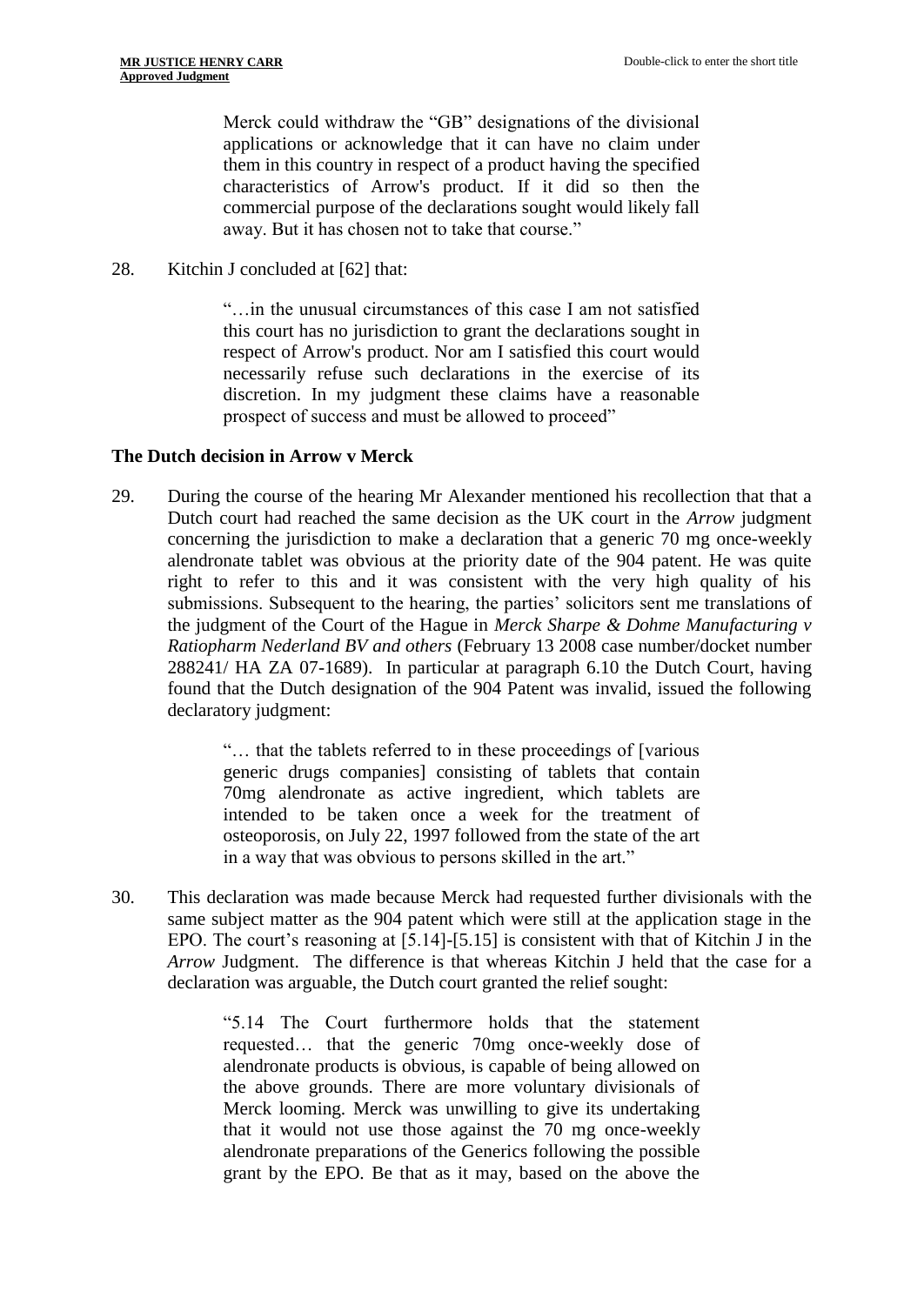Court can accept the Gillette-type substantiation of the statement demanded by the Generics of obviousness of their 70 mg once-weekly alendronate medication for the treatment of osteoporosis. After all, for the same reasons that EP 904 lacks inventive step, said generic preparations follow in an obvious manner from the state-of-the-art on the oldest priority date…

"5.15 That the Generics have an interest in the requested declaratory judgment, after having had to cancel 70mg alendronate once-weekly patents twice, the last time in the form of an unsuccessful Swiss-type use claim, requires little further explanation…."

#### **Departing from a decision of a court of co-ordinate jurisdiction**

31. AbbVie invites me to find that the *Arrow* judgment was wrongly decided. It is correct that a judge at first instance can decline to follow a judgment of a court of co-ordinate jurisdiction, but only where he or she is convinced that the judgment is wrong. This is explained in *Halsbury's Laws of England* Civil Procedure (Volume 11, 2015) page 67 at [32]:

> "There is no statute or common law rule by which one court is bound to abide by the decision of another court of co-ordinate jurisdiction. Where, however, a judge of first instance after consideration has come to a definite decision on a matter arising out of a complicated and difficult enactment, the opinion has been expressed that a second judge of first instance of co-ordinate jurisdiction should follow that decision; and the modern practice is that a judge of first instance will as a matter of judicial comity usually follow the decision of another judge of first instance unless he is convinced that that judgment was wrong. Where there are conflicting decisions of courts of coordinate jurisdiction, the later decision is to be preferred if reached after full consideration of earlier decisions."

#### **AbbVie's contentions that the** *Arrow* **judgment was wrongly decided**

*Section 74 of the Patents Act 1977*

- 32. AbbVie submits that Kitchin J was wrong in the *Arrow* judgment to hold that the declaration was not barred by section 74. In summary, it argues that section 74(1) contains a complete list of proceedings in which the validity or invalidity of a patent may be put in issue. This conclusion is made express by section 74(2). It would subvert its purpose if it were used to permit the doing indirectly of that which it specifically forbade directly and there is no basis for construing the statute to have that effect. Kitchin J was therefore wrong to interpret the section in a way which meant that it could be circumvented.
- 33. Furthermore, AbbVie alleges that he was wrong to conclude that the purpose of section 74 was to prevent patents from merely being declared invalid without also being revoked. Four out of the five types of proceedings listed in section 74(1) do not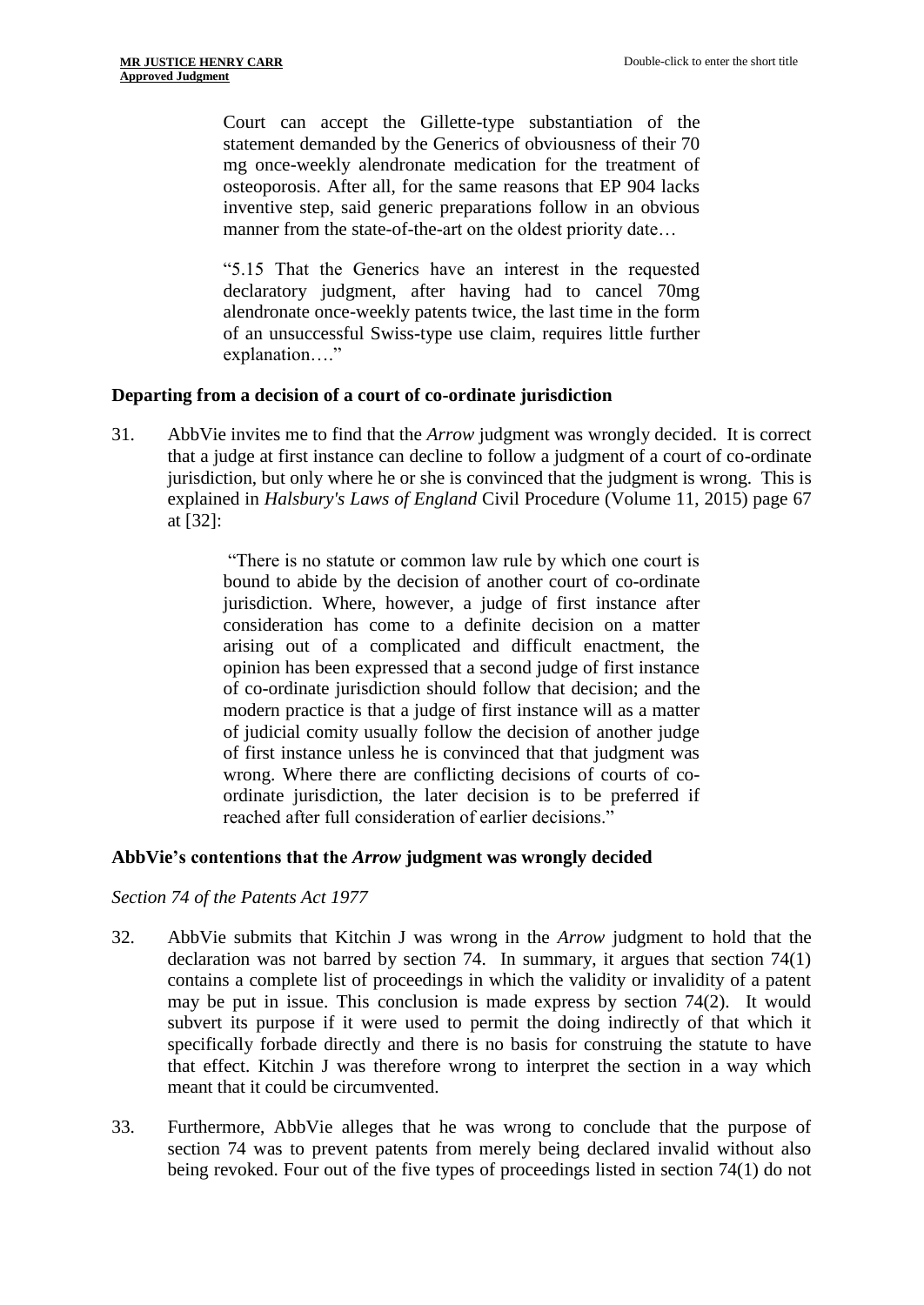lead to revocation in the event of a finding of invalidity. Thus, ensuring revocation cannot be its only purpose.

- 34. In addition, AbbVie argues that section 69 does not support the contrary conclusion as, regardless of the fact that at present, the divisionals are pending patent applications, the declarations are directed, prospectively, at the validity of any patent that may be granted from those applications.
- 35. Finally AbbVie submits that although in this case, as in the *Arrow* judgment, a declaration is sought that the Claimant's own product would have been obvious (or anticipated) at the priority date, the product is defined by reference to the integers of the prospective patents which have been applied for. That is another way of pleading a case that the claims are or would be obvious or anticipated. Accordingly Kitchin J was wrong to hold that the court had jurisdiction to consider the declaration sought in Arrow.
- 36. In order to evaluate these submissions it is necessary to consider the purpose and effect of section 74. In the *CIPA Guide to the Patents Act* seventh ed. (2011) [74.03] notes that section 74(1) lists the proceedings in which the validity of a patent may be challenged. It includes, for example, declarations of non-infringement under section 71, which was a jurisdiction created by the 1977 Act. The authors of the *CIPA Guide* state that "the subsection also prohibits proceedings for a mere declaration of validity or invalidity, thereby making statutory previous decisions of the court to this effect." Accordingly, its purpose is to list proceedings under the 1977 Act in which validity of granted patents can be challenged, and to give statutory effect to previous case-law.
- 37. The operation of section 74 was considered by Jacob J. in *Organon Teknika Limited v F. Hoffmann-La Roche AG* [1996] F.S.R. 383. The Claimant issued proceedings in the United Kingdom pursuant to the inherent jurisdiction of the court seeking a declaration that it had not infringed any valid claim of the Defendant's patent. The Statement of Claim also put in issue the validity of the patent and particulars of objections were served. The Defendant applied to strike out those aspects of the Statement of Claim relating to validity on the basis that section 74(1) set out a list of proceedings in which validity of a patent may be put in issue and section 74(2) specified that validity may not be put in issue in any other proceedings. Since proceedings for a declaration of non-infringement of a patent pursuant to the inherent jurisdiction was not on the list, the Defendant submitted that all references to the validity of the patent should be struck out.
- 38. The Claimant contended that this led to an absurd anomaly. The validity or scope of the patent was central to the dispute concerned in all of the other proceedings listed in the section, and it would be absurd if a claim under the inherent jurisdiction was the one dispute which was left out. Jacob J. had considerable sympathy for the Claimant's argument. Since, under English law, validity and infringement are part of the same question, he observed that "you cannot infringe an invalid claim, even if you fall within its language." However, he could not bring himself to read the language used by section 74(2) as allowing questions of validity to arise in a claim for a declaration of non-infringement of a patent pursuant to the inherent jurisdiction. Jacob J. stated that "I come to my conclusion with some regret but I think the language forced me to do so." Even though the application to strike out a validity challenge from the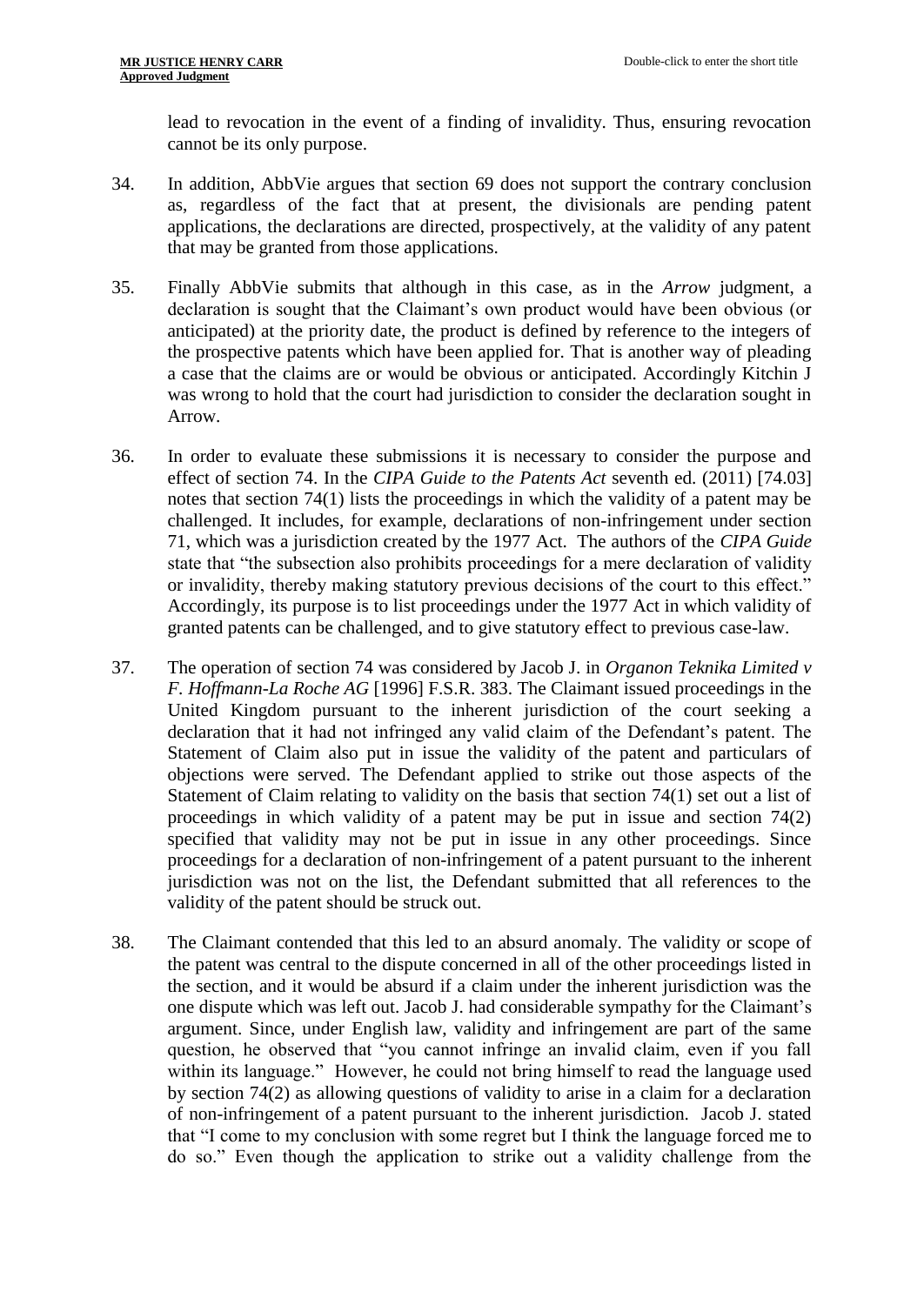Statement of Claim as originally served was successful, Jacob J. permitted an amendment to apply for revocation of the patent in the same proceedings.

39. It is, of course, the duty of the court to apply section 74, as Jacob J. did in the *Organon* case. However, I do not consider that the court is obliged to give the section a broad construction beyond that which its plain language allows. It contains a list of proceedings concerning granted patents in which validity may be put in issue. In the circumstances, resolution of the question before me is simple. A "patent" is defined in section 130 of the Act as "a patent under this Act" and does not include applications for a patent. Although section 69 provides that "patent" shall include an application in relation to certain sections of the Act, those sections do not include section 74. So section 74 does not prohibit a declaration relating to a published application. I entirely agree with Kitchin J that, had it been intended that section 74 should exclude the right of a person to seek a declaration in relation to his or her own product, particularly in circumstances where the need to do so arises from the existence of a published application, then it could have said so in express terms. But it does not, and it should not be so construed.

# *No pre-grant opposition*

- 40. AbbVie pointed out that the procedure for opposing a patent during the pre-grant process provided for in section 14 of the Patents Act 1949, was abolished when the Patents Act 1977 was enacted and there is no corresponding provision in the 1977 Act. It submits that the position is *a fortiori* with respect to European patents: Parliament can hardly have contemplated that despite the abolition of the pre-grant opposition with respect to 1949 Act patents regulated by UK law, the court would nonetheless take it upon itself to act as a forum for pre-grant examination of European applications under the 1977 Act. The European Patent Convention does not provide for pre-grant oppositions but instead states that opposition may be filed within nine months "from the publication of the mention of the grant of the European patent" (Article 99).
- 41. A clear summary of the history and structure of the European patent system, including the deliberate exclusion of pre-grant oppositions; the provision for post-grant opposition proceedings; and the ability to apply for revocation of national designations of European patents whilst an opposition is continuing; was provided by Jacob LJ in *Unilin Beheer BV v Berry Floor NV* [2007] EWCA Civ 364; [2007] F.S.R 25 at [5]-[18]. This supports the conclusion that, both as a matter of UK law and under the EPC, pre-grant opposition is excluded. AbbVie submits that, in effect, the *Arrow* judgment impermissibly introduces such pre-grant opposition by way of declaratory relief.
- 42. I agree that there is no provision for pre-grant oppositions, either in respect of UK or European patents. That is why, in common with Kitchin J., I agree that the UK Court cannot conduct a pre-grant opposition to European Patent applications, as this would usurp the function of the EPO, which would be inconsistent with the framework of the EPC and the Act. This is why Kitchin J. stated at [60] that "I find it hard to conceive of any circumstances in which it would be appropriate for this court to grant a declaration that no valid patent could be granted on a divisional application which is being prosecuted before the EPO."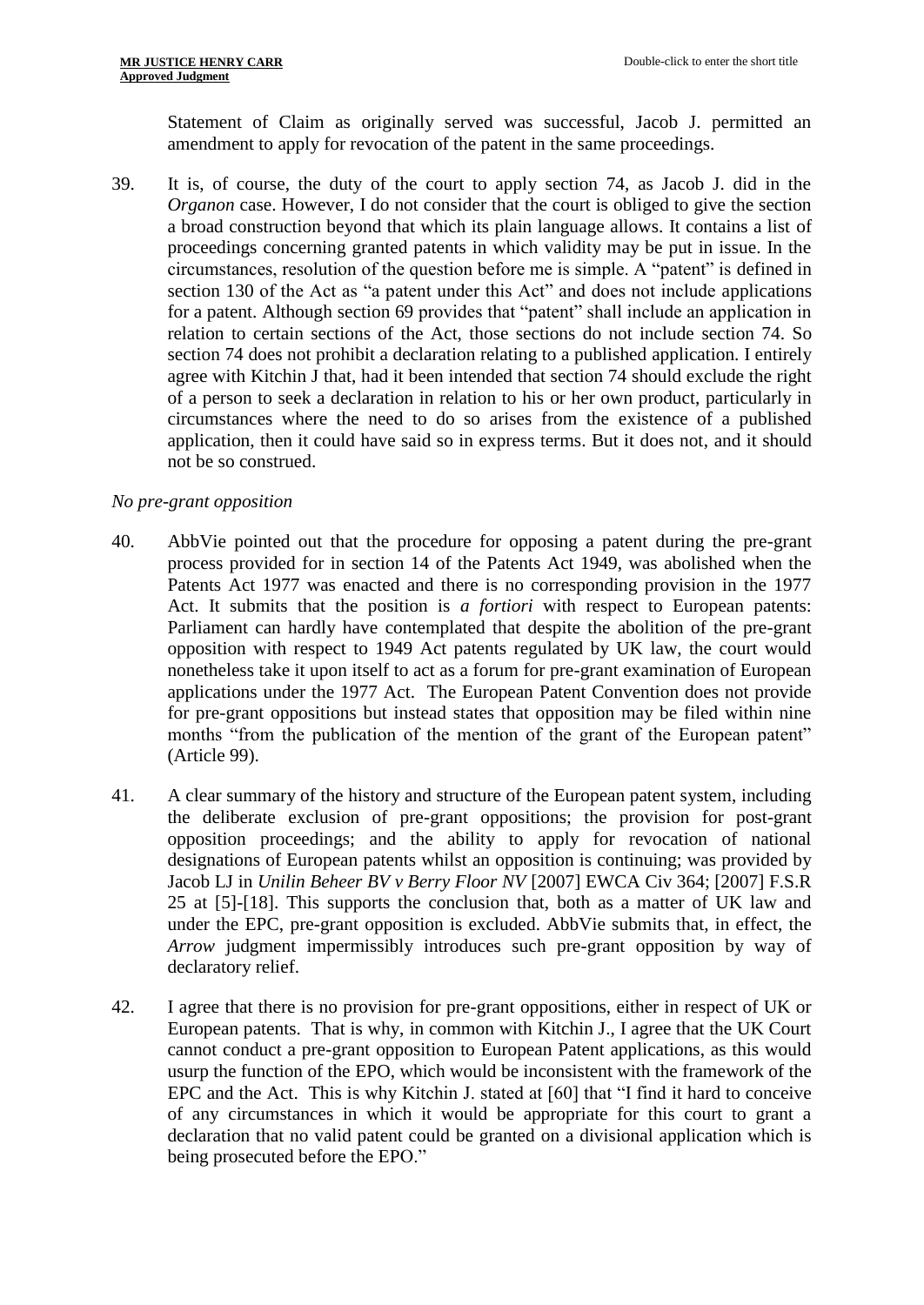- 43. There is considerable force in Mr Alexander's submission that FKB was seeking such relief in its declaration as to lack of entitlement to priority, which did not relate to any of its products. That has now been abandoned by FKB. The current position is that FKB only seeks a declaration that its own product was obvious or anticipated at the priority date. The existence of the divisional applications gives rise to the need and justification for seeking declaratory relief. AbbVie could withdraw the "GB" designations of the divisional applications or acknowledge that it can have no claim under them in this country in respect of a product having the specified characteristics of FKB's product. If it did so then the commercial purpose of the declaration sought would fall away. But, in common with Merck in the *Arrow* case, AbbVie has chosen not to take that course.
- 44. In this context I have also considered Mr Alexander's submission that FKB will contend, if it is successful in obtaining the declaratory relief sought, that *res judicata*  or an issue estoppel would arise, thereby precluding AbbVie from contending in subsequent proceedings that any EP (UK) granted pursuant to a pending application was valid. This, he submits, demonstrates that these proceedings have as both their object and effect the final determination of the issue of validity of any patent that may be granted pursuant to the pending divisional applications.
- 45. The effect of the declaration would be to prevent AbbVie from bringing proceedings in respect of FKB327. This is the object of FKB's attempt to clear the way for this product launch. This would also apply to other biosimilar products of FKB which are not materially different from FKB327. I do not agree that the declaration would mean that AbbVie would be prevented by *res judicata* or issue estoppel from asserting any such granted patent against other companies, who are neither party nor privy to these proceedings.
- 46. In summary, I do not consider that the *Arrow* judgment was wrongly decided for this reason. On the contrary, I agree with Kitchin J.'s reasoning at [60] of the *Arrow* Judgment, which explains why the relief sought in this case does not introduce pregrant opposition proceedings.

# *EU and English law and policy suggest that the Court should not usurp the EPO's examination of validity directly or indirectly*

- 47. AbbVie points out that under Article 27 of Regulation (EU) No 1215/2012 ("the Recast Brussels Regulation") where a court of a Member State with exclusive jurisdiction is seized of a matter, another national court must decline jurisdiction over a claim which is "principally concerned with" such matter and must stay its proceedings. It was made clear by the Court of Justice in Case C-403 *GAT (Judgments Convention/Enforcement of Judgments)* [2006] F.S.R. 45 at [25]-[27] that the obligation to decline jurisdiction arises regardless of the form of the proceedings in which the issue of validity of a patent is raised. What matters is the substance and the Court of Justice has prohibited circumvention of the mandatory rule in that context. AbbVie draws an analogy with the position of the EPO, although Article 27 is not directly applicable as the EPO, is not a "court" of a "Member State".
- 48. AbbVie also draws attention to *Lenzing AG's European Patent* [1997] R.P.C. 245, where Jacob J. cited *Arab Monetary Fund v. Hashim (No. 3)* [1990] 3 W.L.R. 139, [1990] 2 All E.R. 769 (C.A.), where the court disapproved of action which would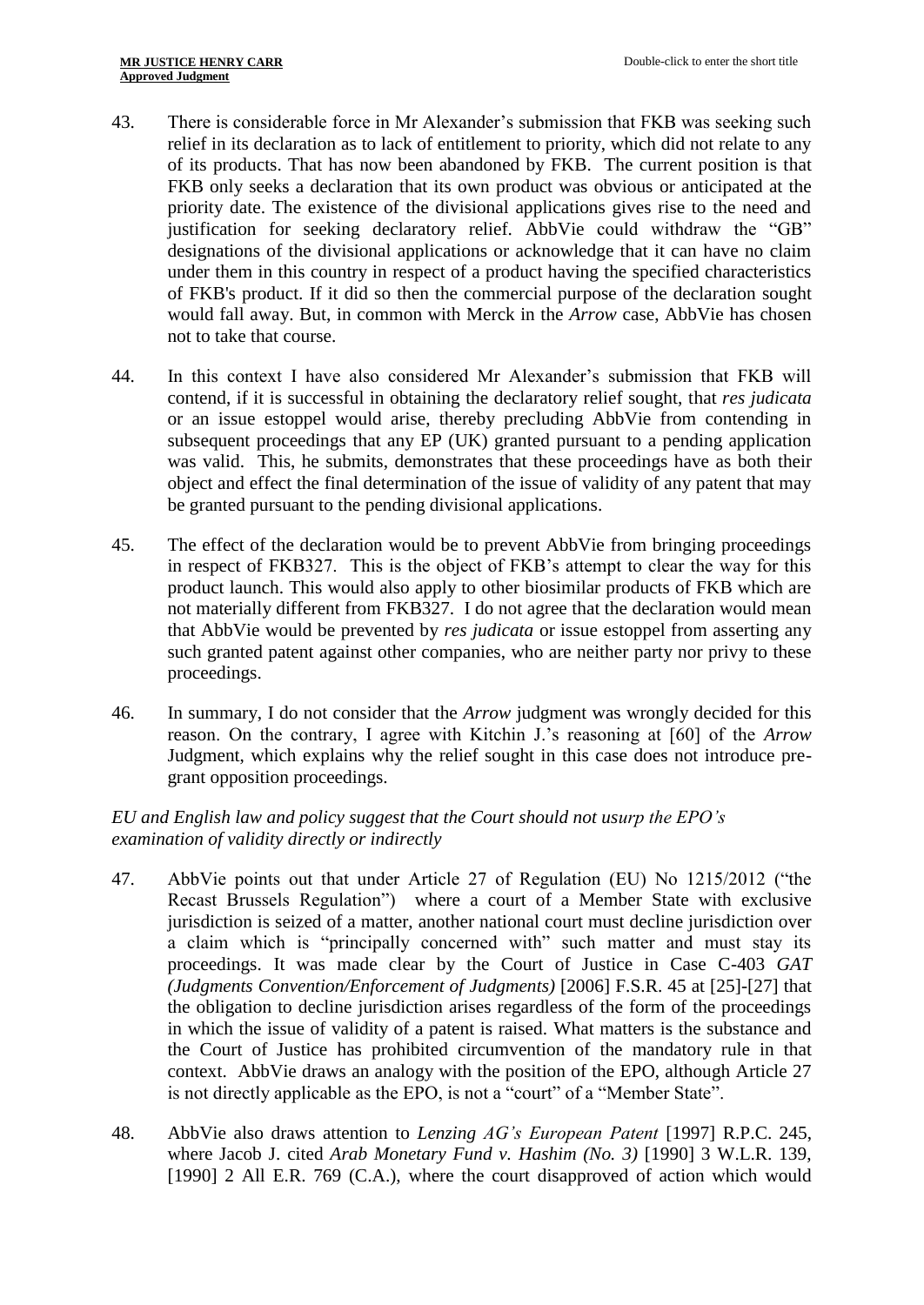"*hijack an organisation to which [one sovereign state] and other states had given birth and subject it (contrary to the treaty terms) to its own domestic jurisdiction.*" Jacob J. rejected a collateral attack on the EPO in the English court, by way of judicial review, which would create a forum for challenge by the English court to the EPO which was not provided for under the EPC. AbbVie argues that the policy reasons for not permitting the English Court to usurp the functions that Member States have exclusively allocated to the EPO are particularly strong. The application of the principle that the English Court should not usurp the EPO cannot depend on the form that the challenge to validity takes. It submits that Kitchin J. was wrong in the *Arrow* judgment in that he permitted an amendment which was an implied or indirect challenge to validity which conflicts with the exclusive jurisdiction of the EPO to conduct pre-grant examination.

49. I reject this criticism of the *Arrow* judgment for the reasons that I have already indicated. Kitchin J. expressly dealt with the importance of not usurping the function of the EPO in its examination of European patent applications. That is why the UK court will not make a declaration that no valid patent could be granted on a divisional application which is being prosecuted before the EPO. The declaration sought in the present case is directed at clearing the way for the launch of the FKB327 product, by creating a squeeze between infringement and validity. This cannot be done before the EPO, which has no jurisdiction over issues of infringement. This is a matter of substance, not merely form.

*Whether exceptional circumstances are required to justify the relief sought*

- 50. AbbVie submits that exceptional circumstances are required for the court to exercise its jurisdiction to grant this form of declaratory relief if, contrary to its primary case, there is jurisdiction to do so. This is disputed by FKB, which contends that a declaration should be granted in circumstances where it serves a useful purpose to do so. It is clear from the *Arrow* judgment that Kitchin J. considered that there was a reasonable prospect that the declaratory relief would be granted because of the unusual circumstances of that case. He expressly referred to this in his conclusion at [62]. Accordingly, whilst I would not use the expression "exceptional circumstances" I do accept that caution should be exercised when considering whether to grant this form of declaratory relief.
- 51. This provides a further answer to AbbVie's primary submissions concerning the absence of pre-grant oppositions and the exclusive jurisdiction of the EPO to examine European patent applications. It is important to appreciate that *Arrow* declarations will not be granted as a matter of course, simply because there are pending applications in the EPO. A full analysis of the facts will be required, to ensure that any such declaration is justified.
- 52. AbbVie points out that *Arrow* was decided some nine years ago and only at first instance. It submits that since then, the appellate courts have been more willing to permit the EPO procedures to take their course without interference by the English courts. In particular it points to the decision of the Supreme Court in *Virgin Atlantic Airways Ltd v Premium Aircraft Interiors UK Ltd* [2013] UK SC 46; [2014] A.C. 160, as summarised by Floyd LJ in *IPcom GmbH & Co KG v HTC Europe Co Ltd & Ors* [2013] EWCA Civ 1496; [2014] R.P.C. 12. At [62] Floyd LJ said that a stay of UK revocation proceedings whilst opposition proceedings were pending in the EPO was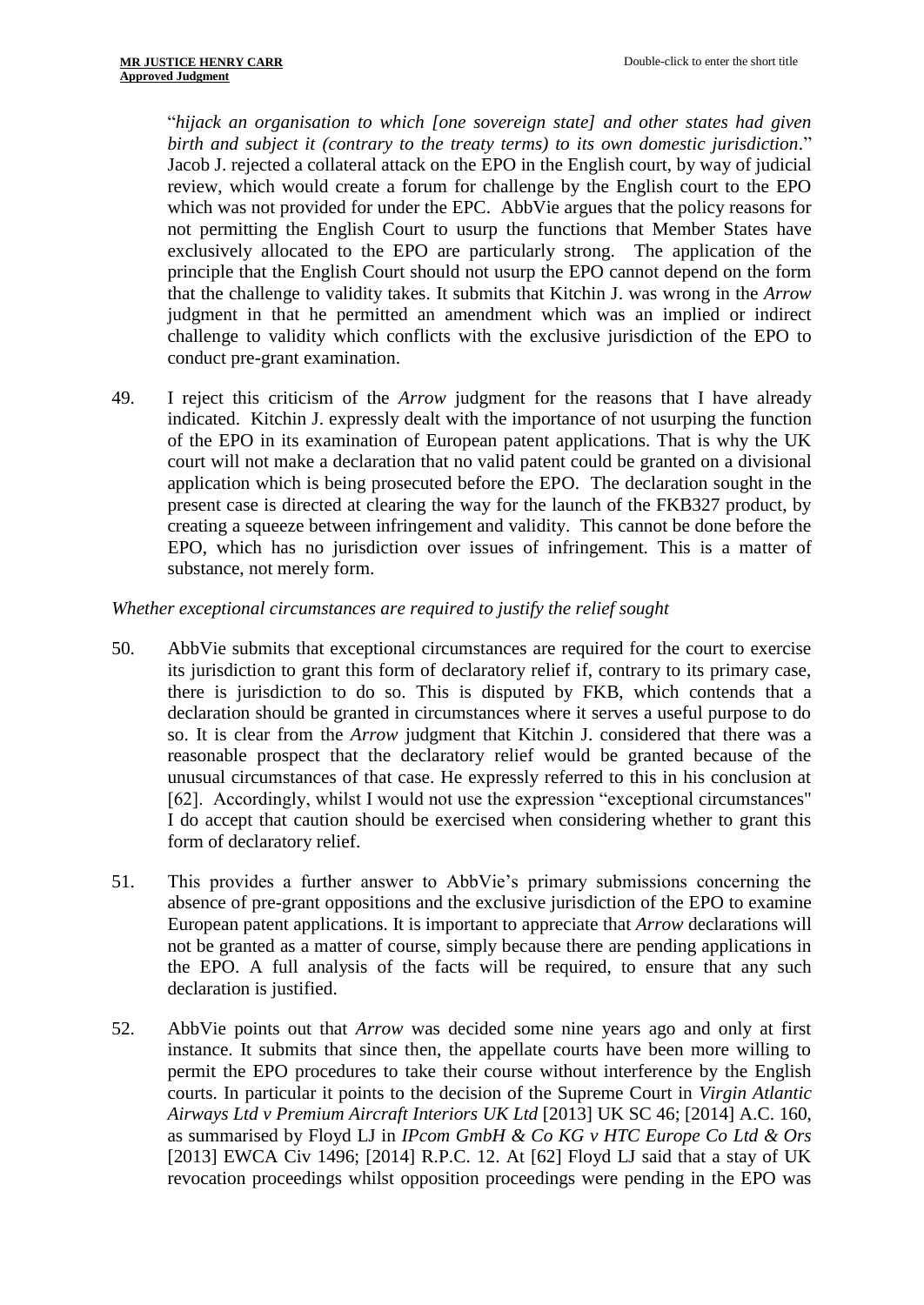"the default position". In the light of this case-law, AbbVie submits that, even assuming the jurisdiction exists, it is hard to envisage circumstances sufficiently exceptional to justify the relief sought by FKB.

53. I do not accept that the cases cited by AbbVie support this proposition. In *IPcom*, Floyd LJ referred to the fact that opposition proceedings before the EPO may take many years to resolve, and stated at [21] that "the EPO has been a victim of its own success". At [23] he said:

> "23 A procedure which allows disputes over patent rights to take in excess of a decade cannot meet the needs of industry, particularly in rapidly moving areas of technology. Although such a procedure may technically comply with Article 6 of the European Convention on Human Rights, which guarantees a trial before an independent tribunal within a reasonable time, the opportunity for successive appeals and remittals means that there is in practice no final determination of the parties' rights for many years. Given their procedures, the Boards have a difficult task in seeking to achieve justice and finality"

54. This is why, when recasting the *Glaxo* guidelines following the observations of Lord Sumption in *Virgin*, Floyd LJ said at [68];

> "8. The Patents Court judge is entitled to refuse a stay of the national proceedings where the evidence is that some commercial certainty would be achieved at a considerably earlier date in the case of the UK proceedings than in the EPO. It is true that it will not be possible to attain certainty everywhere until the EPO proceedings are finally resolved, but some certainty, sooner rather than later, and somewhere, such as in the UK, rather than nowhere, is, in general, preferable to continuing uncertainty everywhere."

55. The *IPcom* decision, in my view, does not suggest that *Arrow* has been superseded by subsequent case-law. On the contrary, it confirms that the underlying problem which *Arrow* confronts is still a very real issue.

# *Conclusion on jurisdiction*

56. In spite of Mr Alexander's most attractive submissions, I am not convinced that the *Arrow* judgment was wrongly decided. On the contrary, I am convinced that it was correctly decided. If there was no jurisdiction to grant *Arrow* declarations, then it would be impossible for parties who wished to clear the way for the launch of a product to do so, without facing years of commercial uncertainty posed by cascading divisionals pending before the EPO. This would be so even where a patent had already been revoked or abandoned in the jurisdiction of intended launch, as the patentee could seek to re-monopolise essentially the same subject matter by filing further divisionals. Whilst the jurisdiction needs to be exercised with caution, both the UK and the Dutch courts have found that it exists. I agree with their conclusions and will proceed to consider whether there is a realistic prospect that the trial judge will exercise the discretion to grant the declaration in the present case.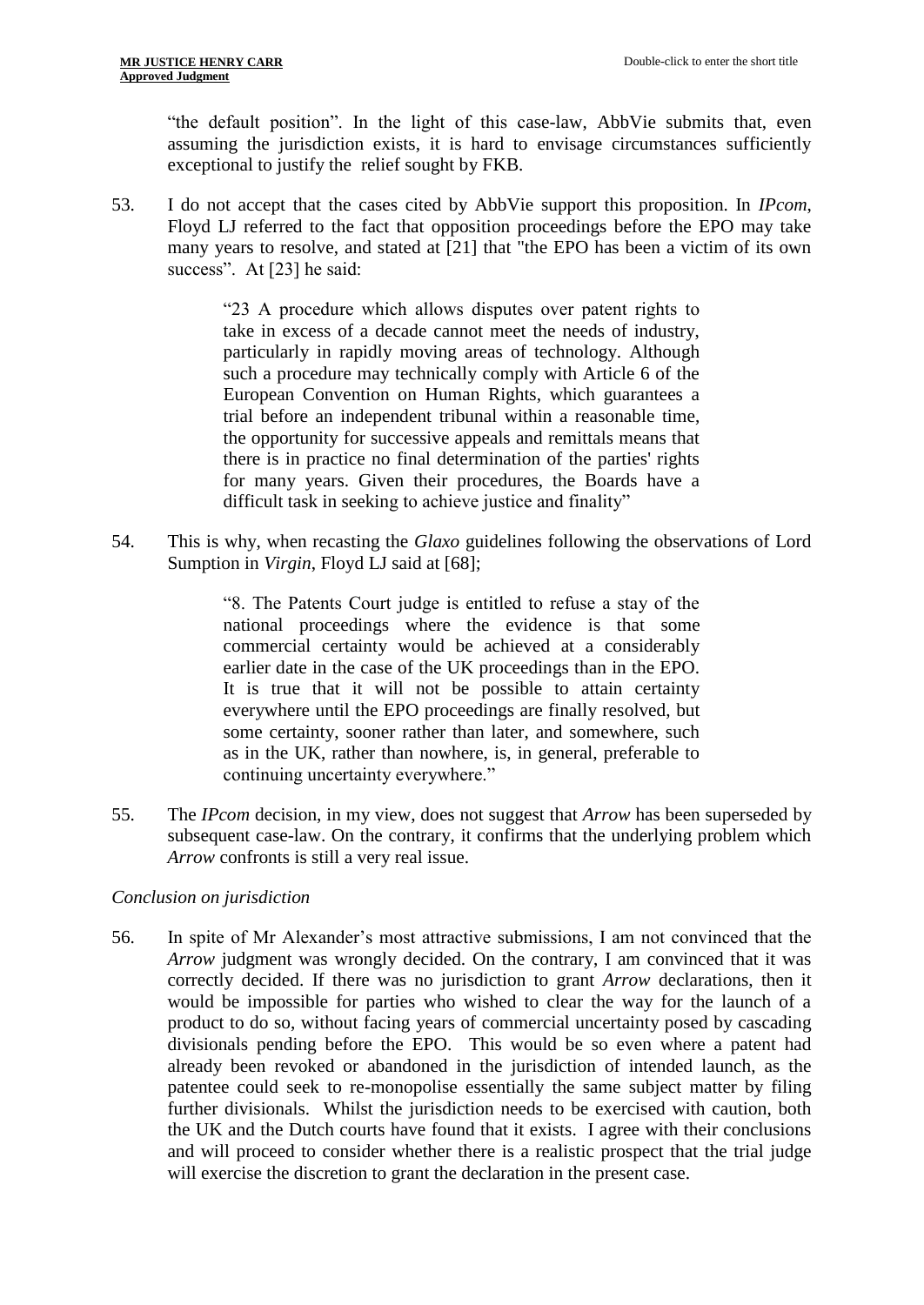## **Factors relevant to the exercise of discretion**

*Would the declaration sought by FKB serve a useful purpose?*

- 57. I believe that there is, at least, a good arguable case that the declaration sought in the present case would serve a useful purpose. If FKB launches FKB327 in the autumn of 2018 it is likely to be faced, at some point in the future, with patent infringement actions arising from AbbVie's pending divisionals, if they are granted. FKB's evidence sets out a confidential estimate of potential loss of revenue if FKB327 is not launched. As one would expect, given the sales figures for Humira, the anticipated revenue, and therefore potential damages, is very substantial. The declaration, if granted, would dispel real commercial uncertainty and remove the risk of a large damages claim in the United Kingdom.
- 58. In addition, FKB has adduced evidence which shows, at least, that there is a real likelihood that it will be ready to launch FKB327 in the fourth quarter of 2018. By the time of its launch, FKB will have invested many millions of pounds in obtaining regulatory approval for its biosimilar product. This investment is put at risk by commercial uncertainty.
- 59. FKB has produced in evidence a transcript of statements by AbbVie's Chief Executive Officer, Mr Gonzalez, where he expressed AbbVie's intention to seek injunctive relief to prevent "at-risk" launches of products which are biosimilar to Humira. Mr Inman stated at 5.41 that "FKB therefore takes AbbVie's statements that it "*intends to enforce* [its IP] *vigorously"* and that it will "*seek injunctive relief*" to apply equally to its European Humira patent portfolio." This was not challenged in reply evidence served on behalf of AbbVie. Given the commercial importance of Humira, it would be surprising if AbbVie did not intend to enforce patent rights which it may be granted in the future by seeking injunctive relief.

*Is the underlying issue sufficiently clearly defined to make it properly justiciable?*

60. In respect of the declaration now sought, there is no doubt that the issue, namely whether FKB's own product was obvious or anticipated at the priority date, is sufficiently clearly defined. There is also no doubt that it is readily susceptible of determination by the UK Patents Court.

*Are there special circumstances why the court should not grant the declaration sought?*

- 61. I find that, cumulatively, the facts of this case are sufficiently unusual that there is a realistic prospect that the trial judge will exercise his or her discretion to grant the relief sought. In particular:
	- i) The 656 patent was applied for in 2002. Having vigorously defended the opposition to that patent in the EPO, AbbVie abandoned it in November 2015, a few days after proceedings for its revocation were commenced in the UK.
	- ii) By the time it was abandoned, FKB had devoted significant resources in seeking to revoke the 656 patent in the EPO, and to establish that the 40 mg sc eow dosage regime was (amongst other things) anticipated or obvious in respect of adalimumab at the priority date to which it was entitled.